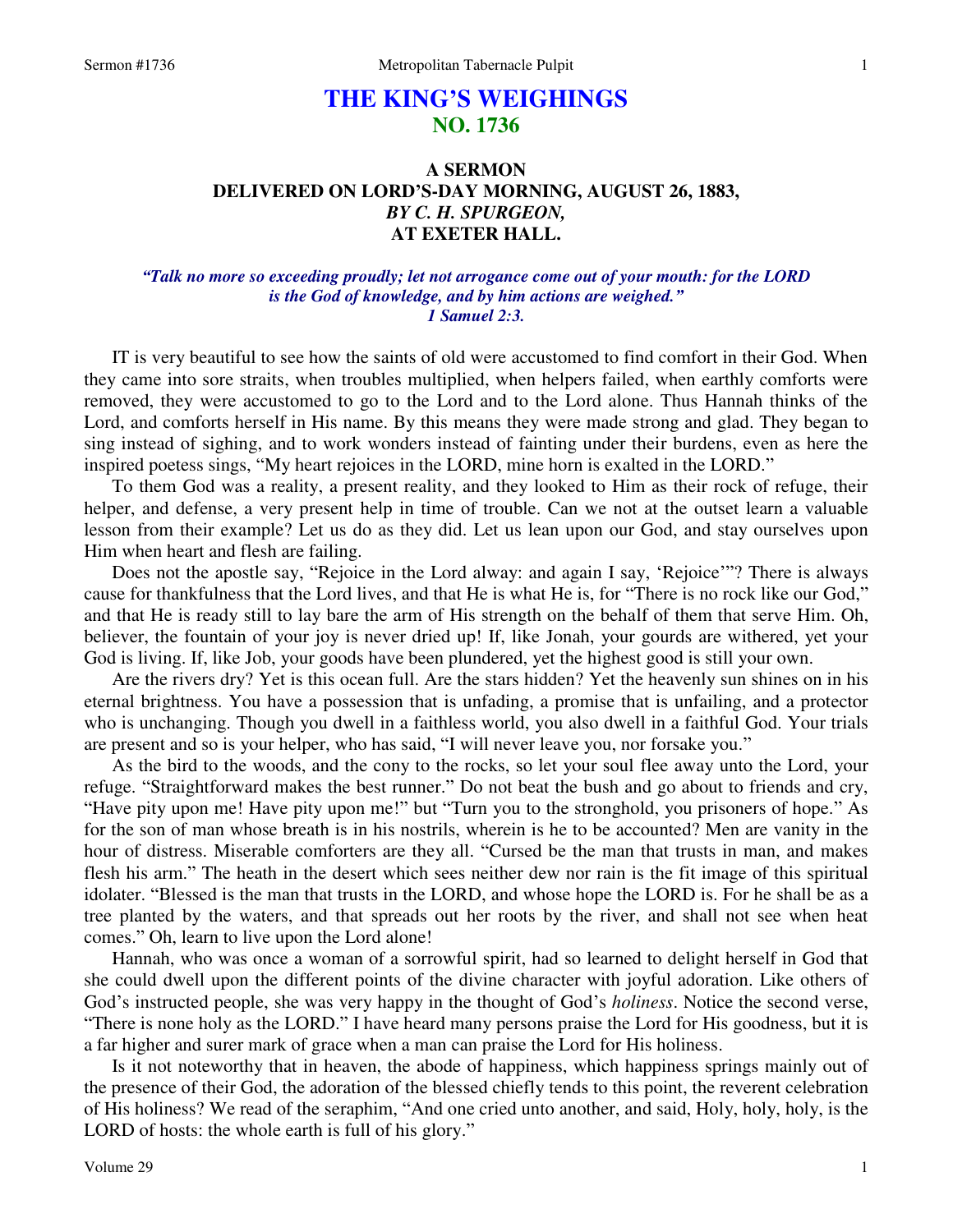We read again in Revelation, concerning the living creatures, "They rest not day and night, saying, Holy, holy, holy, Lord God Almighty, which was, and is, and is to come." Are you conscious that you are unholy? Then, O believer, rejoice that God is holy! Are those around you unholy? Is your soul among lions? Do you dwell among those that are set on the fire of hell? Yet say, as the Lord Jesus did, "You are holy, O you that inhabits the praises of Israel."

 Does it seem as if unholiness covered all things, breaking forth like a flood, and deluging the earth with its black and filthy waters? Yet the Lord sits upon the throne of His holiness, and cuts asunder the cords of the wicked. Let this be our song in the night, "There is none as holy as the LORD."

 Hannah also tuned her heart to celebrate the *power* of JEHOVAH, saying, "Neither is there any rock like our God." One of the leading ideas in the metaphor of a rock is strength, abiding endurance, unmoving stability, unconquerable power. Let us also rejoice in the Lord God Almighty, and delight in the mighty God of Jacob, the Lord strong and mighty, the Lord mighty in battle. Even His finger brought plagues upon the Egyptians. And as for His hand, it utterly overthrew them. The Lord God omnipotent is the joy of His people, for the Lord is our strength and song, He also has become our salvation. He shall surely show Himself strong on the behalf of all them that put their trust in Him. Fly, then, O timid soul, to the covert of JEHOVAH's wings! Abide under the shadow of the Almighty, and His divine power shall cause you to lie down in safety. Oh, for a well-tuned harp to celebrate these two attributes so terrible to the ungodly, so full of exultation to those who are saved by grace!

 Hannah touched, in her rapturous hymn, upon the *wisdom* of the Lord, and sang thus, "For the LORD is the God of knowledge," or of "knowledges," for every kind of knowledge is with Him. We are not among those who impiously ask, "How does God know?—and is there knowledge in the Most High?" We are assured that nothing past, present, or future, is hidden from the eternal eye. In His knowledge there is no error and to it there is no limit. The Lord knows them that are His and He knows the way that they take. He knows how to deliver His people and when to bring them out of the furnace.

 Reverently do we worship the Lord and say, "O LORD, you have searched me, and known me. You know my sitting down and my rising up, you understand my thoughts afar off. You compass my path and my lying down, and art acquainted with all my ways. For there is not a word on my tongue, but, lo, O LORD, you know it altogether. You have beset me behind and before, and laid your hand upon me. Such knowledge is too wonderful for me; it is high, I cannot attain unto it." Let us rejoice that our God is not unconscious or ignorant. And when our own ignorance grieves us, let us rejoice that the Lord will teach us, and what we know not now, we shall know hereafter.

 Hannah also derived comfort from the fact that God is strictly *just*, for she says with delight, "By him actions are weighed." It is to this that I would turn your attention. May the Holy Spirit direct our meditations. Justice is a very terrible attribute to the unforgiven, to those who are not justified by the righteousness of Christ, and even on God's own people it turns a heart-searching glance at times.

**I.** The staple of our discourse will consist of a consideration of THE PROCESS OF DIVINE JUDGMENT, which is continually going on.

"The LORD is a God of knowledge, and by him actions are weighed." The figure of weighing suggests a thorough testing, and an accurate estimating of the matters under consideration. Solomon says, "All the ways of a man are pure in his own eyes, but the LORD weighs the spirits." God sees men's actions, notes them, thinks upon them, and deliberately forms an estimate of them. "For the ways of man are before the eyes of the LORD, and he ponders all his goings."

 Our first note here shall stand thus—*this is not as man dreams*. Many imagine that God takes no note of what is done among the sons of men. Indeed, their god does not appear to be a personal, intelligent existence at all. Or if intelligent, they boast that he is too great to mark the trivial actions of men, that is to say, in order to make God great, they would make Him blind. Their idea of His greatness would seem to be loftiness, impassiveness, and a measure of ignorance.

 Our notion of greatness is the reverse. We believe in a great God to whom all things are known and by whom the least matters are observed. Our God is neither unobservant nor indifferent. "He humbles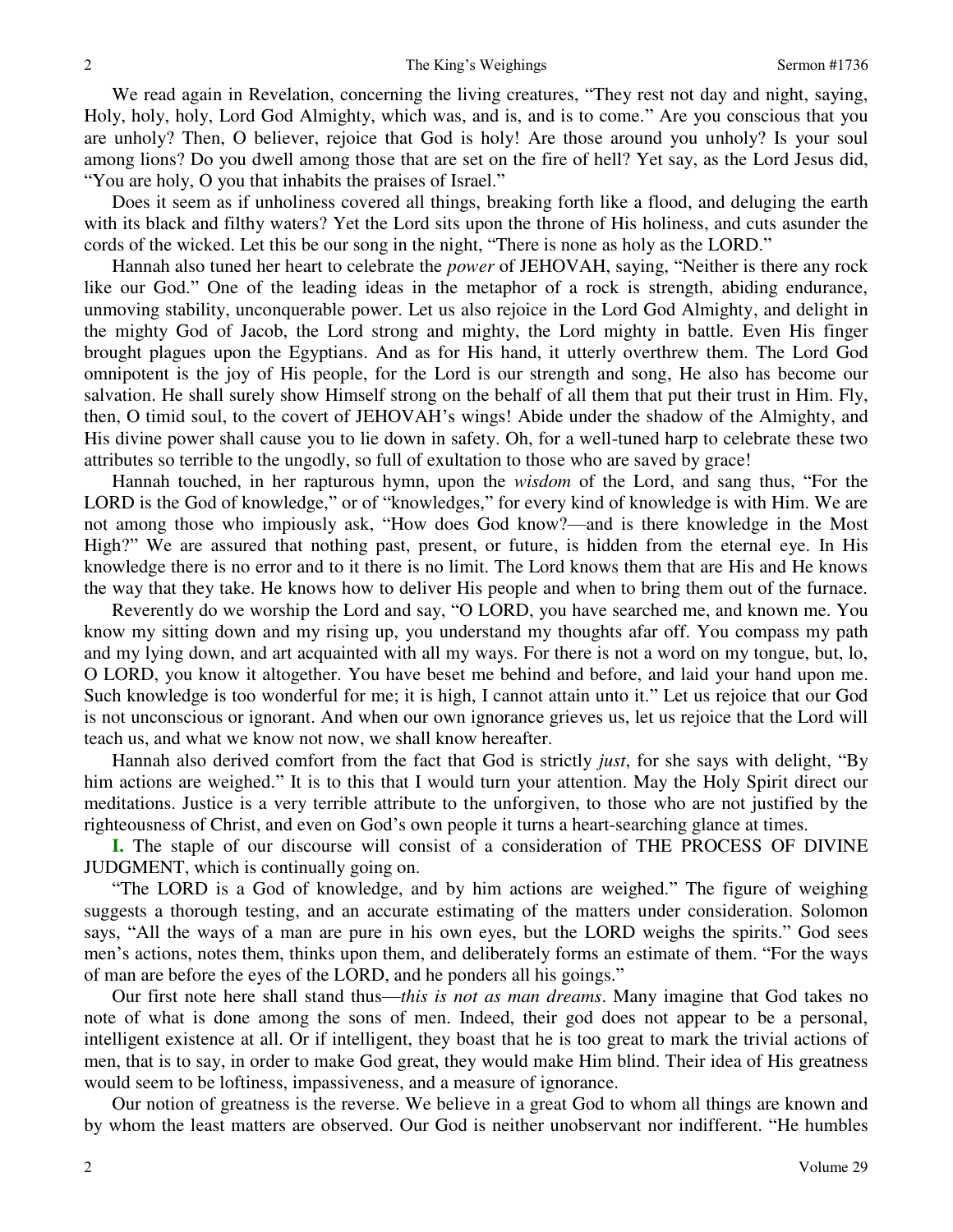himself to behold the things that are in heaven and in the earth!" He is constantly observant of all that is done in heaven above, in the earth beneath, and in all deep places. Each movement of the tiniest worm upon the sea bottom is marked by Him, together with the migration of fishes, the flight of birds, and the falling of the dried leaves. There are no forces so minute as to be beneath His notice, no movements so rapid as to escape His observation. And the Psalmist says, "Yea, the darkness hides not from you; but the night shines as the day: the darkness and the light are both alike to you."

 The atheist cries, "No God" and he who would deny universal knowledge to God is twin brother to him. As good have no God as a God who does not know. "JEHOVAH is the God of knowledge, and by him actions are weighed."

 This text plainly rebukes those who say—God is too merciful to take much account of what we do, poor creatures that we are, shot out of the back of a tumbrel into the midst of a society all in chaos, which tempts us to indulge the passions of our nature. They dream that God will surely wink at such inconsiderable things as the actions of men, but surely it is not so, since it is written, "The LORD is the God of knowledge and by him actions are weighed." The Lord our God is merciful, but this mercy is consistent with the severest justice. He pardons sin, but He never suffers it to go unpunished.

 Strange as the statement may seem, the Lord never ceases to be the righteous Judge, even when He is passing by transgression. The great and glorious God does not forgive sin because He does not know of it, or does not remember how sinful it is, but this is the wonder of His mercy, that He blots out the sins of His people with the fullest knowledge of their foulness. After having weighed sin, noted its motive, marked its meaning, and considered its consequences, the Lord nevertheless forgives it for Jesus' sake. Do not fall into any error on this point, or imagine that the Lord thinks little of human guilt and therefore readily pardons it. No. "The LORD is the God of knowledge, and by him actions are weighed."

 Consider, next, that this form of procedure *is not as man judges*. By men, actions are judged flippantly, but "by God actions are weighed." By men, actions are more frequently counted. Such a man has done this and that, and that, and that, and that, what a wonderful man he is! Yes, but by God human deeds are not so much measured in the bushel as weighed in the scale. A man's life may be made up of countless bubbles, each one brilliant as the rainbow, but what a collapse there will be when the Lord comes with the balances to weigh the deeds done in the body!

 By men, actions are frequently measured as to apparent bulk, and persons placed in certain positions bulk very largely upon the public mind. Their doings fill the newspapers, though they are empty enough in themselves. You scarcely get a day's issue of a journal but what something is reported of a man of mark. Not that what he has done is by any means surprisingly good, or wise, or benevolent, but it is done by him and therefore it must be emblazoned. Men and women must have something to talk about, and certain persons are selected for observation, and therefore to their lives an exaggerated importance is attached.

 Let no such person delude himself. At the bar of divine justice, the acts of princes and peasants, of lords and laborers, shall have an equal trial, and shall be tested in the selfsame scales. Apparent greatness shrivels before the divine balance. Measure a cloud by its volume and it is vast. But condense it, and how small is the weight of the water! When our lives shall be freed from vapor, and judged by their solid contents, how small will some of us appear!

 Constantly men measure actions by their brilliance. Oh, it was a splendid action, it was so dashing, so unlooked for, and so extraordinary! Was it right and pure and holy? If not, the light of genius cannot save it from condemnation. He who gave £10,000 to a fund did a brilliant act of charity. And yet the legacy may not have weighed so much as the two mites that made a farthing which were all the poor widow's living. He who silently adores the Lord may have given Him a greater weight of praise than he whose charming voice led the great congregation. The godly life of a poor bedridden woman may have been more highly esteemed by the Lord than the flaming eloquence of the great preacher. Ah me! How easily we are deceived by appearances! But not so the Lord, for "By him actions are weighed."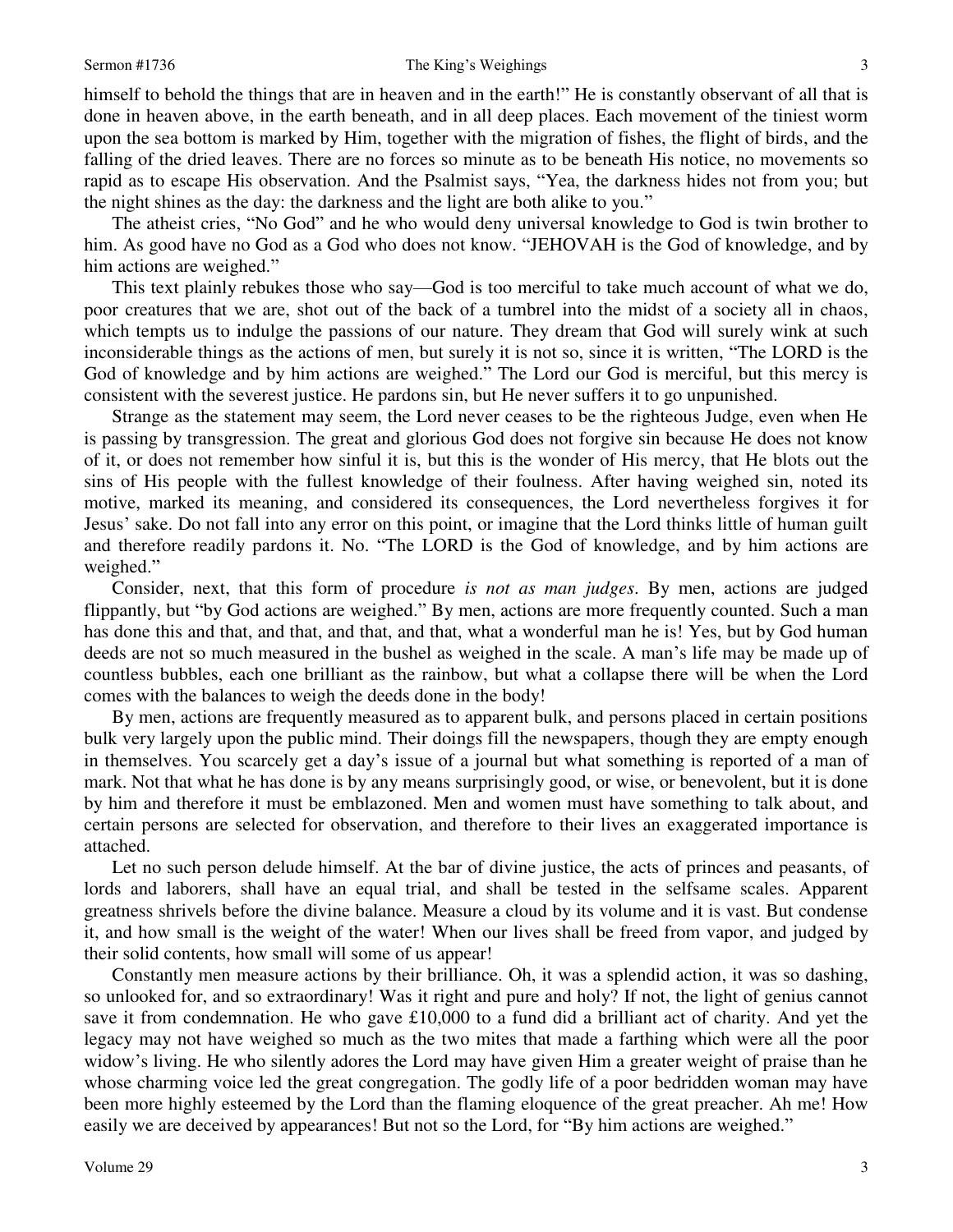Men are exceedingly apt to measure actions by their consequences. How wrong it is to measure actions by results, rather than by their own intrinsic character! A man upon the railway neglected to turn a switch, but by the care of another no accident occurred. Is he to be excused? Another man was equally negligent, certainly not more so, but in his case the natural result followed—there was a collision, and many lives were lost. This last man was blamed most deservedly, but yet the former offender was equally guilty. If we do wrong and no harm comes of it, we are not thereby justified. Yea, if we did evil and good came of it, the evil would be just as evil.

 It is not the result of the action but the action itself which God weighs. He who swindles and prospers is just as vile as he whose theft lodged him in prison. He who acts uprightly, and becomes a loser thereby, is just as honored before God as if his honesty had led on to wealth. If we seek to do good and fail in our endeavor, we shall be accepted for the attempt and not condemned for the failure. You have all admired Grace Darling because of her gallant act in rescuing mariners from a wreck, but suppose she had not saved a single sailor, and had herself been drowned, would she not have been equally a heroine? Of course she would. Her success had nothing to do with the excellence of her design.

 The moral weight of her conduct lay in the self-sacrificing courage which led her on such a howling, murky night to risk her life upon the cruel waters for her unknown fellow men. Had she been swallowed up by the remorseless deep, her actions would have weighed as much before the throne of God as when she landed the saved ones at the lighthouse. If a man gives his life to convert the heathen, and he does not succeed, he shall have as much reward from God as he who turns a nation to the faith.

 Two ministers have labored in the same field. The first preached the Gospel faithfully, but saw scant results. The second, following him, found the rough work done, and reaped full sheaves from the field. The thoughtless are apt to think the second man greatly superior to the first, but it is not so—one sows and another reaps. When God comes to weigh the actions of men, He may give greater praise to the sower than to the reaper.

We have odd ways of measuring up our fellow men—odd, I mean, as compared with our selfmeasurement. Usually we have two sets of weights—one for ourselves and a second for our friends. When we place ourselves in the scale, we weigh pretty heavily, we are full weight, and a little bit over. It is very different with our fellow men. They may really weigh more than we do, but we adjust the machine in such a way that it is greatly to their disadvantage. I am not an admirer of the machine called a "steel yard," for it is singularly easy to fix it according to your wishes, and certainly our estimates of others are as easily affected by prejudice. But by God, "actions are weighed" truly, honestly, righteously, and the result is very different from the judgment of men.

 I would now have you note that *this weighing is a very searching business*. "By him actions are weighed." A man enters a goldsmith's shop and says, "Here is old gold to sell. See, I have quite a lot of it." "Yes," says the goldsmith, "let me weigh it." "Weigh it? Why, look at the quantity. It fills this basket." What is the goldsmith doing? Looking for his weights and certain acids by which he means to test the metal. When he has used his acids, he puts the trinkets into the scale. "You are not going to buy by weight?" "I never buy in any other way," says the goldsmith. "But there is such a quantity." "That may be, but I buy by weight." It is always so with God in all our actions. He estimates their real weight. We may hammer out our little gold, and make a great show of it, but the Lord is not mocked or deceived. Every dealing between us and God will have to be by a just balance and standard weight.

 And in what way will He weigh it? The weights are somewhat of this sort. The standard is *His just and holy law*, and all which falls short of that is sin. Any lack of conformity to the law of God is sin, and by so much our acts are found wanting. Remember this, you who would justify yourselves.

 The Lord also inquires how much of *sincerity* is found in the action. You acted in such a manner, and therein you were right, but did you do this in pretense, or from force, or in sincerity and in truth? In worship did you heartily adore? In charity did you give cheerfully? Did your heart go with your voice and hand? You prayed so long—did your heart truly pray? You attended so many religious services, but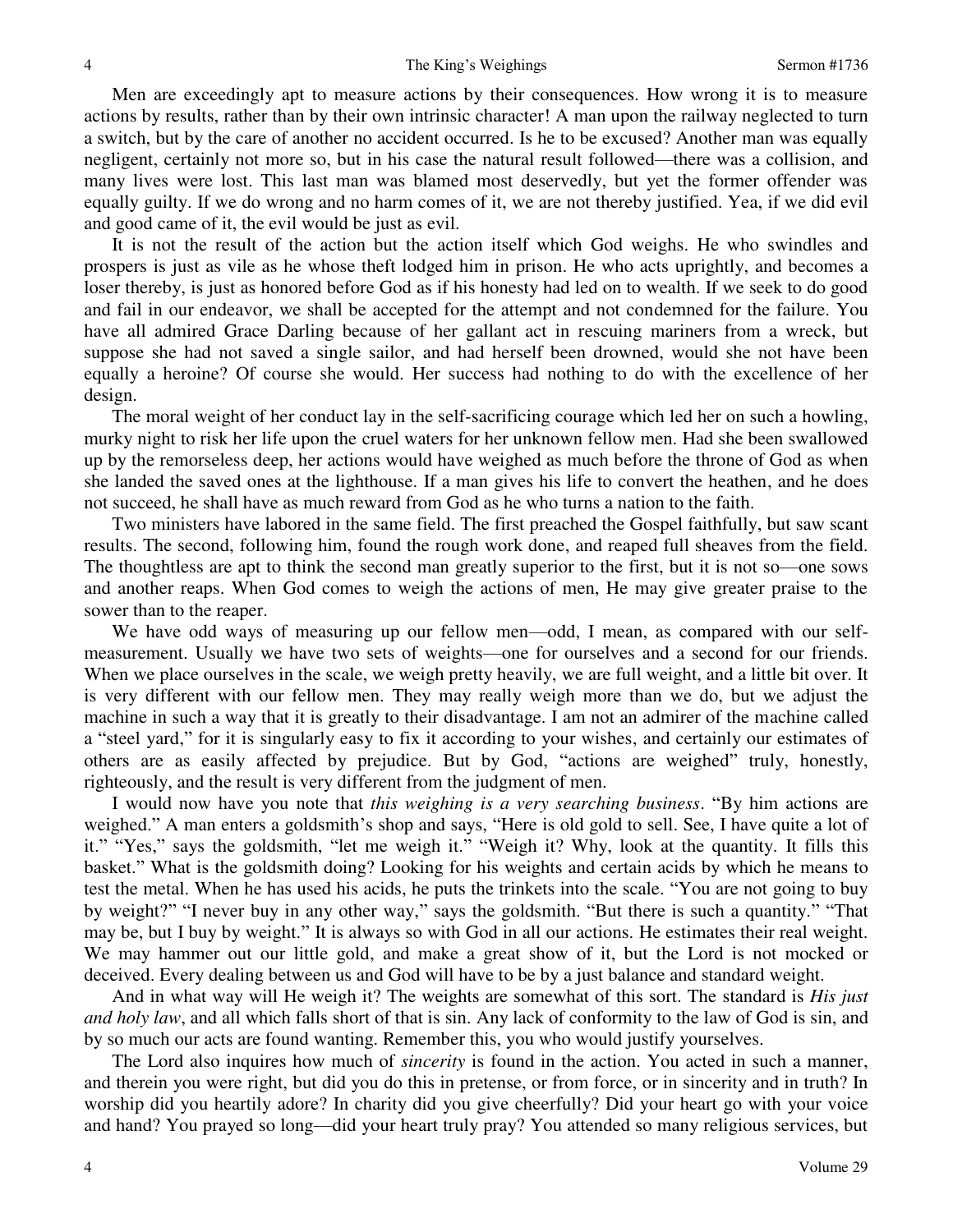did you personally attend them, or did you send your chrysalis there, and leave the living thing at home? Yes, you did preach the truth, but did you believe it in your own soul? You gave your gold, was it with the motive of doing good, or that your name might be in the list, or because it would not look well for your name to be left out? That which is not done sincerely has no weight in it. It is weighed in the balances and found wanting.

 The Lord also weighs actions according to their *motives*. He asks not only what you did, but why you did it. Was self the motive force? The preacher weighs his sermon this morning, and asks his conscience whether he seeks alone the glory of God. Will not you, my brethren, weigh what you are doing in this world? To what end are you living? What wind is filling your sails? You have been kept from outward transgressions, your life has been moral and pure in the sight of men, but have you lived for God's glory? Have you sought to obey God and please Him? Have you been moved by love to God and man? Have you been in heart God's servant? If not, if another motive has ruled you, you are his servant whom you have obeyed.

 The motive which lies at the fountainhead colors all the streams of action, and God who judges us, not according to what is done externally, but according to what is meant internally, will make short work of a great multitude of human virtues. When you cannot find a fault with a day's life as to what you have outwardly done, it may yet be faulty all through because of the reason which actuated you. When you sum up your actions at night, pride may lean over your shoulder and whisper, "You have done well today!" At such a time it may be well for conscience to awaken itself and ask, "But was this done purely for the Lord's glory, and in dependence upon His grace?" An ill motive will poison all.

 Another mode of judging is by our *spirit* and temper. If we live proudly, our actions lose weight. If we act from envy and ill-will, we fall short. If we are flippant, inconsiderate, prayerless, we spoil all. The odor of actions is a great thing, if they are not steeped in grace, they miss acceptance. An inch of grace has more weight in it than a mile of nature. To be in the fear of the Lord is solid living, all else is froth.

 Sometimes actions may be weighed by the *circumstances* which surround them. Men are not to be considered good if their surroundings forbid their being what they would like to be. "As a man thinks in his heart, so is he." Yonder man has been strictly truthful. Yes, but he could not have made a sixpence by being false, or it may be he would have lied heavily. Another man is placed where the whole custom of his trade is trickery, and he takes a firm stand, and at great risk refuses to swerve from strict integrity. Now, this second man will bear weighing, but the first will not.

 Are not some children so carefully brought up from their childhood, happily for them, that their character is never discovered until they get out into life, and are tempted? And then it is seen that the truthful boy was a little hypocrite, and the thoughtful girl was as frivolous as any of the giddy throng. So you see that the fruit of tender culture may not always be what it should be or what it seems to be.

 It is wonderful how amiable we all are until we are irritated. What a deal of patience we have when we have no sickness to bear! I had enough and to spare till my pains multiplied, and then my stock ran very low. I am afraid that most of us have a great quantity of fictitious goodness which arises out of our favorable circumstances, and has no other foundation.

 Now God judges with this before Him, for He places some men into peculiar difficulties, and others in positions of special advantage, and this He takes into account in the weighing. Some men cannot run in the crooked road because they are lame and inactive. Let them not lay a flattering unction to their souls, and dream that they excel in goodness.

 Many a man thinks himself a Joseph, and the only reason is that no Potiphar's wife has tried him. Many a man has never been an Achan because no wedge of gold or goodly Babylonian garment has come in his way. Multitudes of men are honest because they never had a chance of making a grand haul by setting up a bubble company—which is the modern mode of thieving. The lion in the Zoological Gardens is very good because he is behind iron bars, and many a man's goodness owes more to the iron bars of his position than to his own heart and motive.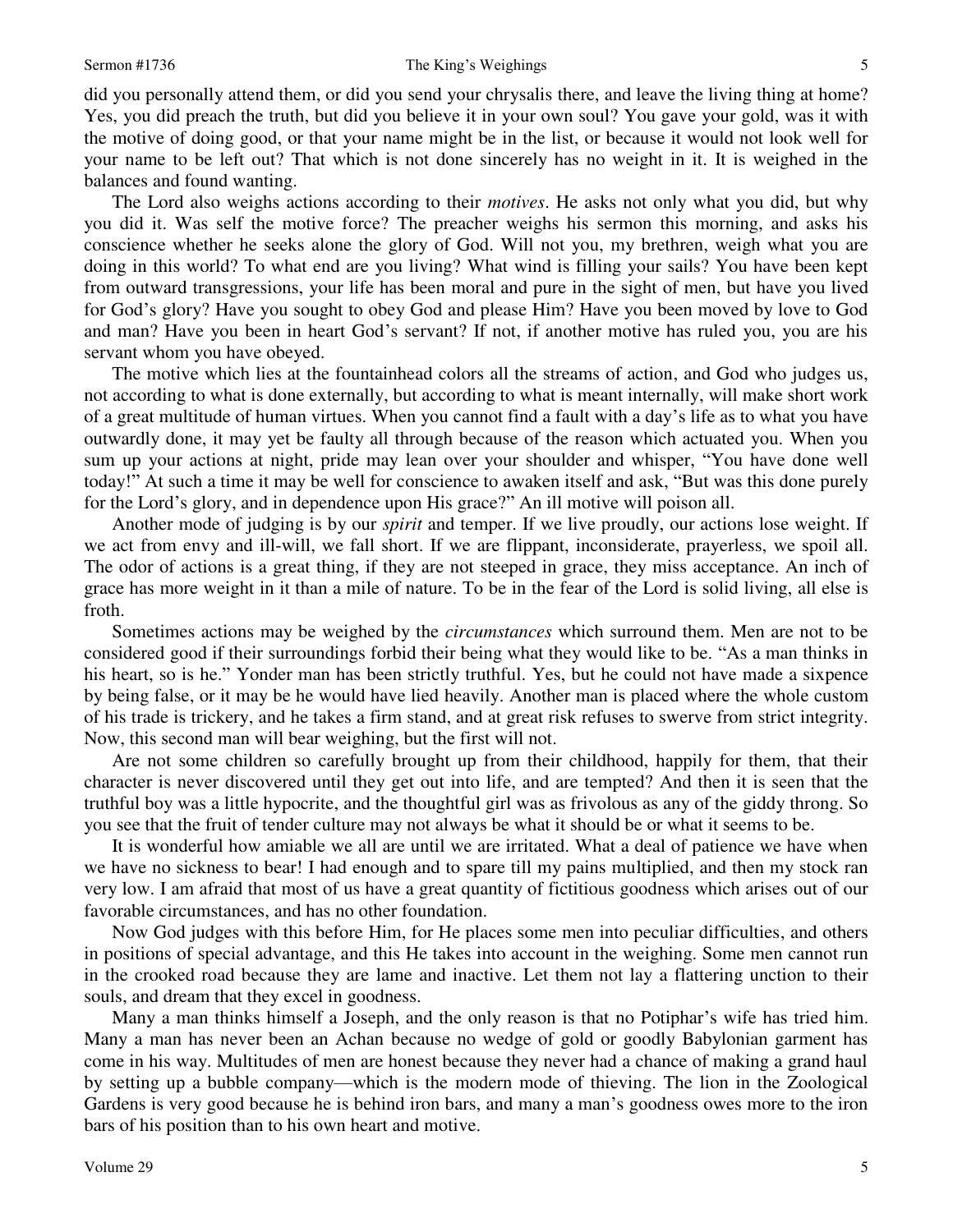Another weight to put in the scale is this—was there any *godliness* about your life? I may be speaking to men in Exeter Hall whose lives are such that they think themselves examples, and yet their lives are spoiled from end to end by a grievous flaw. This point must be inquired into. You are to be weighed by God, and this will be the main matter—has God been recognized in your life? O sirs, I fear that many of you are fitly described by David—"God is not in all their thoughts."

 They have lived from childhood to manhood and from manhood to old age, but God has not been considered in any of their actions. They have had great respect to society and to the law of the land, but if there has been no God, they would not have acted otherwise than they have done. God has not been an active agent in the influences which have moved their conduct.

 Now that life has wandered from its true end which has not God for its leading star. If you have not lived to your God, to whom have you lived? You are His creature, have you never served your Creator? You say that Christ is your Redeemer, but how has He redeemed you if you live unto yourself and not as one that is bought with a price? This is the inquiry to test us all—is God the main object of our living? Do we throw ourselves with intensity into the pursuit of that which will glorify His blessed name? If not, the scales of the sanctuary will soon discover that we are sadly wanting.

 Once more—have we lived by *faith*? For without faith it is impossible to please God, and if there be no faith in our life, then we are nothing worth. Hear me, O man, and answer these questions. Have you believed in God and done anything because of that believing in Him? Have you trusted in Jesus Christ as your Savior, and has this faith cleansed your way and purged your thoughts? Have you believed the promises of God and His covenant, and has your life been ordered according to this belief? If not, you are weighed and rejected. Without faith in Him whom God has sent, you cannot be acceptable with God.

 Thus, you see, in different ways God searches deeply into the life of man, and woe to that man who cannot bear the weighing. The greater his pretensions the more terrible his dismay when the scales refuse him.

 This weighing of our lives must be exceedingly accurate because it is *done personally by God Himself.* Notice my text, "The LORD is the God of knowledge, and by him actions are weighed." One might not mind the text, if it said actions are weighed by Gabriel, for he is fallible, an angel might make mistakes and he might wink and be partial. But when it is written that by God Himself actions are weighed, O man, there is no possibility of bribing this great tester of your life! He will judge righteous judgment. He is a God of knowledge, and therefore He knows not only your outward deeds, but your secret designs and desires.

 Moreover, He knows the standard of right—with Him are the weights and the scales. Therefore knowing what our actions are and what they ought to be, He readily enough discovers our discrepancies and mistakes, and there will be no possibility of our escaping His infallible decision. I wonder we are so ready to deceive ourselves as we are. I wonder that so many count it worth their while to deceive their fellow Christians and their ministers. It is a poor ambition to live a life of deceit. Be what you seem to be and seem to be what you are.

 But oh, if we could cheat ourselves throughout life, and deceive all those who watch us, yet we could never once have deceived God, "for by him actions are weighed" so accurately that never a mistake is made! Ah me! I fear that many professors live a life of utter falsehood, comforting themselves with a lie. I once heard a story (I do not know if it is true), of an old banker who said to his son to whom he bequeathed the business, "This is the key of our large iron safe, take great care of it. The bank depends upon that safe. Let the people see that you have such a safe, but never open it unless the bank should be in the utmost difficulty."

 The bank went on all right as long as the iron safe was fast closed, but at last, there came a run upon it, and in his greatest extremity the young gentleman opened it, and he found nothing in it—nothing at all. That was the stock of the bank—poverty carefully concealed, imaginary wealth winning confidence, and living on the results. Are there not many persons who all their lives are doing a spiritual banking business, and deriving a considerable income of repute from that which will turn out to be nothing?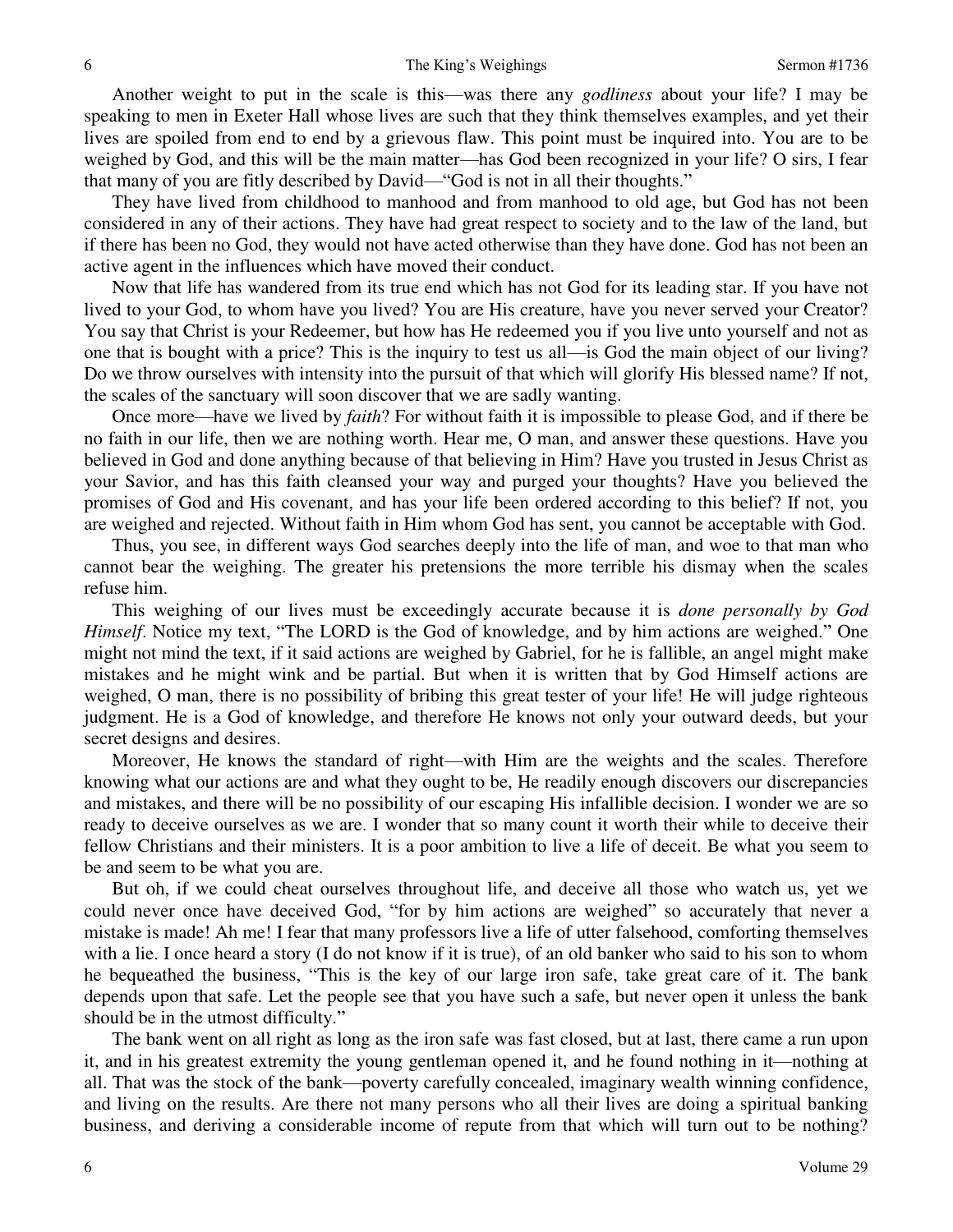Beware of driving a trade for eternity upon fictitious capital, for failure will be the sure result. Time tries most things, but eternity tries all. Who among us would care to trade without a capital? Who would go to sea in a rotten boat painted to look seaworthy? How wise it is to invite divine inspection that we may not be deceived! What a dreadful thing it is that so many professing Christian people are never willing to open the iron safe! They do not want to know whether all is right between God and themselves. They prefer to go on saying, "Peace, peace." They love the lullaby of, "It is well; it is well." Preach sweetly-comforting sermons and they will be well content, and truly they might wisely be content if it were not written, "By him actions are weighed." God will not be charmed by our selfapproving songs. He will weigh us and our actions, and reveal us before the sun.

 Again, I want you to notice that this weighing *is carried on at this present time*—"By him actions are weighed." Not only shall they be weighed at the last great day, but every minute they are being weighed. How mean must a hypocrite feel to himself if he believes that he has never once deceived God! He knelt in prayer, but he did not pray. God knew that he did not and perceived the insult. At worship he sang with the assembly, but his heart was never in communion with God, and the Lord knew it. He never established a reputation with heaven. His conduct was understood at all times and he was always branded as false-hearted.

 A man has joined the Christian church, he has risen in esteem till he has become an officer among his brethren, yet all the while he was never converted, grace was never in his soul. Does he think that God is taken in by him? Let him not be deceived. The Lord has gone on weighing all his acts as they have happened, and He has put them all aside as of short weight. As at the bank all moneys are put through a process by which the light coins are detected, so evermore our life passes over the great weighing-machine of the Lord's justice, and He separates that which is short in weight from that which is precious, doing this at the moment as infallibly as at judgment day.

"By him actions are weighed." Please remember, dear hearers, that *this is true of all of us*—not of open sinners only, but of those who are considered saints. You are getting old I see, my friend, but not too old to have your actions weighed. Old age is venerable, but it cannot screen you from inspection. "Oh," said an old man the other day, "you can trust me. *I* am past temptation."

 Grey hairs should not talk such nonsense. You can be tempted still and your actions are still weighed as well as those of that silly boy whom you blame for his rashness. And you, good sir, who have been a professor of religion for forty years and who, when you rise up to pray, stand like a cedar in the garden of God, your actions are still examined, and if you are rotten at heart, it is no matter how green you seem to be with the verdure of apparent grace, you will in due time be detected and destroyed. The preacher here is being daily weighed and he knows it. And so are all the members of the church, and however excellent our outward lives may be, we must still pass through the testing house. Not one of us shall escape from the upright judgment of the Most High.

 And one day, to conclude this point, *the King's weighings will be published*—set up where men and angels shall read them. Oh, can you bear it that the whole of the secrets of your soul should be made public in the marketplace of the universe? That the actions which seemed so admirable should have their secret motives searched out and should be seen to be leprous with selfishness? Can you endure to have your secret sins laid bare? Your private designs, deep intentions, and evil purposes set out in the open daylight? Can you bear to have your envyings, jealousies, plottings, lyings—all held up to public gaze?

 With what shame will the wicked cover their faces when all their hidden things shall be read out and published through the streets of the universe! Then shall they be ashamed and confounded, while everlasting contempt shall be poured upon them. Most of all will men be ashamed who came into the church of God and wore Christ's livery, and were servants of Satan all the while. And of these, most of all the ministers who climbed into pulpits, professing to preach Christ, and all the while declared their own vain thoughts instead of the Gospel of salvation.

 How will men gaze on the unmasked! When the visors are knocked off, and their entire masquerade shall be over, how will men despise the hypocrites! They looked like kings, but behold, the puppets were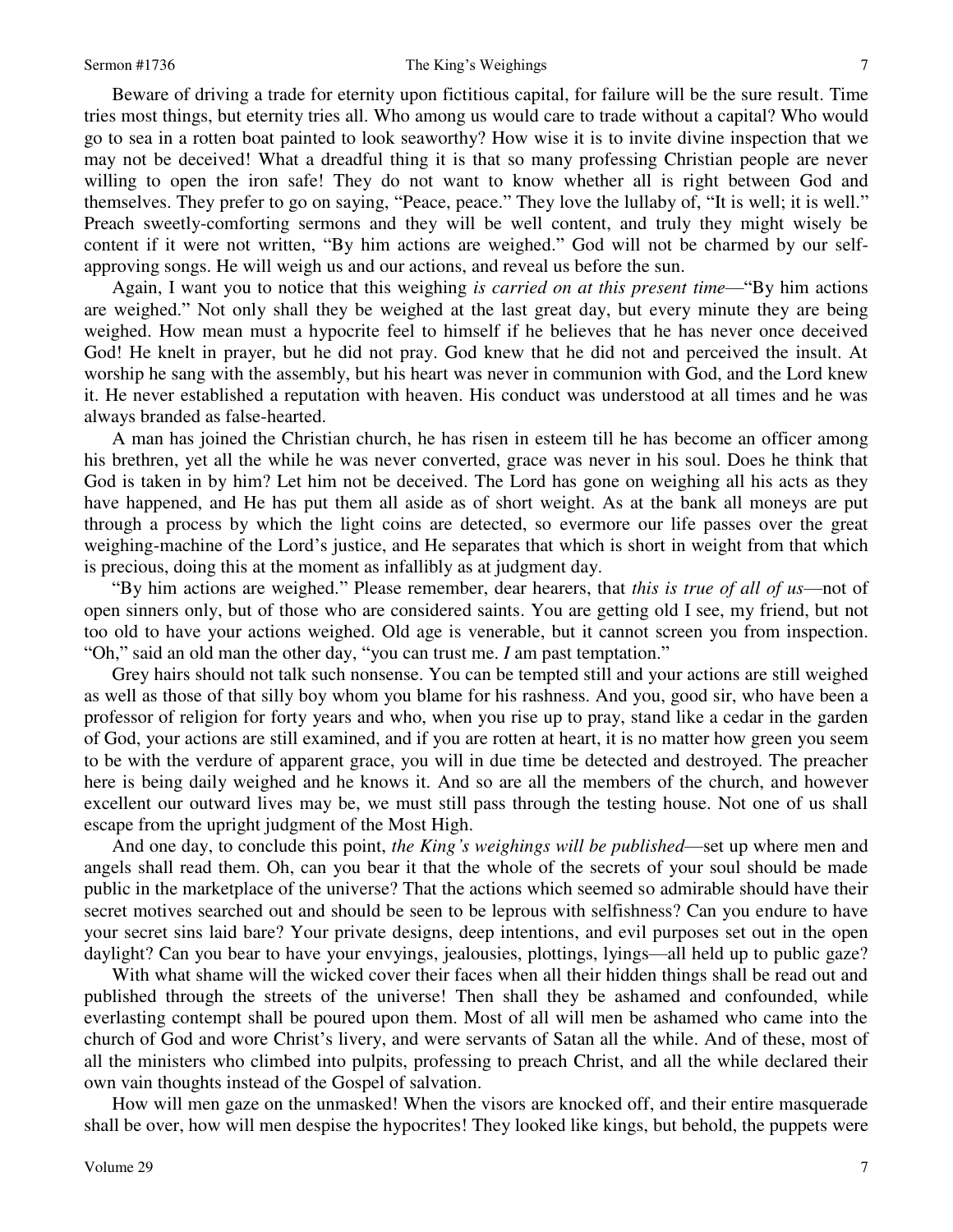nought but beggars! They seemed pure and holy, but a ray from the sun of truth has revealed their ulcered inner life, and all holy intelligences shrink from them. Oh, what discoveries there will be in that day when the record of the King's weigh-house shall be read of men and angels!

**II.** It is now time for me to observe THE HUMBLING NATURE OF THIS CONSIDERATION.

"Talk no more so exceeding proudly; let not arrogance come out of your mouth, for the LORD is a God of knowledge, and by him actions are weighed."

 The fact of divine judgment on ourselves should forever prevent our insulting others. When you see anyone found out in wrong-doing, do not act as if you were his executioner. When you pass by a person who has lost his or her character, do not straighten your back and disdainfully regard him as the mire of the streets. Do not act the part of the very superior person. "By him actions are weighed."

 Your actions are none too good. Perhaps there is not so much difference between you and the person whom you condemn, if all were known. You and the sinful one are not the least alike as to your outside wrappings and labelings, for you are labeled, "saint," and she is labeled, "a fallen woman." But if all were known, and all is known by God, the man without fault himself who would dare to cast the first stone is not sitting in your seat.

 Ah, how the fact that we are ourselves to be judged should make us speak with bated breath when we are tempted to judge others! Let us not judge one another any more, for the Judge is at the door, and "by him actions are weighed." Let us leave judging to the Judge. Let everyone look to himself, and let no man despise his neighbor.

 Next, I think we must give up all idea of speaking proudly in the presence of God. Our good works, what are they when weighed? They look very pretty indeed as we set them out in array, but when God puts them into the scales they look very different. We thought we did weigh something, but in the scale we seem turned into feathers. Our good works are high up in the air, and we are disappointed to see that the law is not lifted up by all that we have done.

 I remember a good man who said when he was dying that he once began to separate his good works from his bad works, but he found them so much like one another in the light of eternity, that he ceased separating them and threw them all over, and determined to float to heaven on the cross of Christ. This was wisely done, for our best things are so stained with sin, and the whole of a holy life is worth so little in the way of merit, that the shortcut of the whole matter is just to cry, "God be merciful to me a sinner," and rest ourselves on Jesus Christ alone.

 Dear friend, if ever you have had the weighing process carried on in your own heart, I know you have given up all hope of being saved by your own merit or strength. If conscience has been awakened and if the law has fulfilled its office upon you, you have given up all idea of appearing before God in your own righteousness. The man who boasts that he is perfect in the flesh either fails to weigh himself at all, or else he is in great need of a visit from the inspector, for his weights and scales are sadly out of repair.

 It is very easy to appear perfect if you have an imperfect standard to measure by, but when the Lord Himself weighs us by the law, we cry out, "Who can understand his errors?" We have nothing with which to glory before God. The perfect character of our Lord Jesus Christ shuts our mouths as to all selfcongratulation, and compels us to fall at His feet in deep humiliation. May the Lord carry on the weighing process in your consciences till you glory only in the Lord, and every false, pretentious thing is banished forever.

**III.** In closing, let us briefly consider THE POSITION IN WHICH ALL THIS LEAVES US.

 If God weighs our actions and we are thereby found wanting, and can only cry, "Guilty" in His sight, what then? Then we are in God's hands. That is where I wish every one of my hearers to feel himself to be.

 But who is the Lord? First, according to Hannah, He is *a God of salvation*. "My spirit has rejoiced in your salvation." Salvation for sinners, salvation for the guilty, salvation for those that are weighed in the balance and found wanting, free pardon, full remission, gracious acceptance, even for the worst and